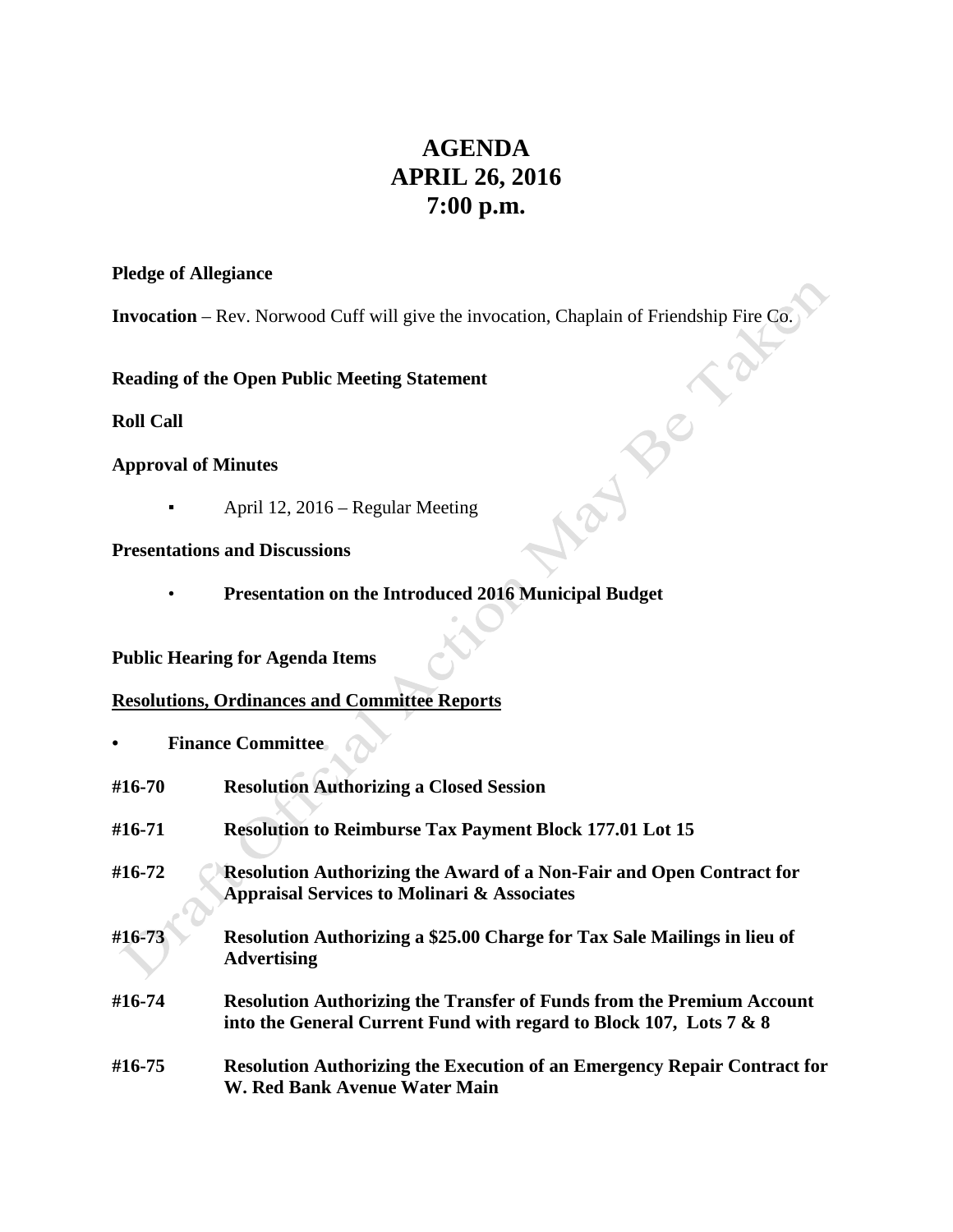- **#16-76 Resolution Requesting Permission for the Dedication by Rider for Developer's Escrow Fund required by N.J.S. 40:55d-53.1**
- **#2247-16 An Ordinance to Fix and Establish Salaries and Rate of Compensation on the Various Officers and Employees of the City of Woodbury in the County of Gloucester, and to Provide the Manner of Payment thereof and Repealing All Ordinances or Parts of Ordinances Inconsistent Herewith (FIRST READING)**

Motion for Approval to Pay the Listed Vouchers

- **Economic Development Committee**
- **#16-77 Resolution of the City of Woodbury Supporting Inspira Nurses United for Quality Care**
- **#16-78 Resolution Endorsing and Approving Community Development Block Grant Project Application of the City of Woodbury regarding Demolition of 20-22 Carpenter St., Block 106, Lot 20; 48 Nelson Ave., Block 100, Lot 22; 66 Nelson Ave., Block 100, Lot 27; and 457 Allen St., Block 101, Lot 16.03**
- **Parks and Recreation Committee**
- **#16-79 Resolution Authorizing a Permit for Fireworks Display and Authorizing the Mayor to Execute a Contract for the Fourth of July Public Fireworks Display**
- **Public Works Committee**
- **#16-80 Resolution Authorizing a State Contract Purchase for a Street Sweeper**

#### **Old Business**

**New Business**

**Reports:**

- **Committee Reports**
- **Report of the Mayor**
- **Report of the City Clerk**